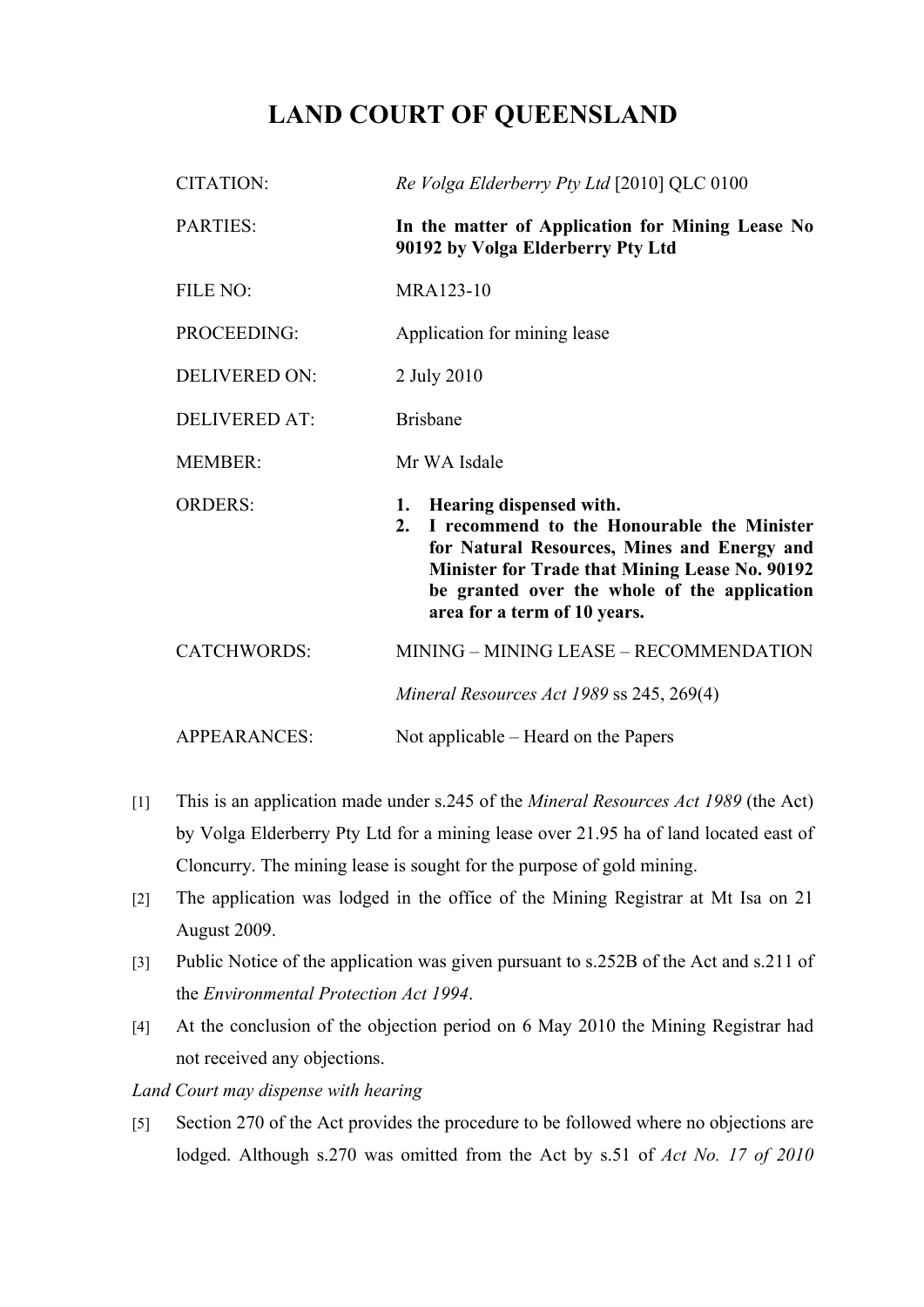which commenced on 21 April 2010, s.773 of the Act preserves its operations in respect of this application, which was lodged prior to 21 April 2010.

- [6] Section 270 allows the Court to exercise a discretion to dispense with a hearing if the provisions of Part 7 of the Act, other than those which require a hearing, have been complied with and where no objection has been lodged. The material provided by the Applicant to the Mining Registrar and sent by the Registrar to the Court is sufficient to allow the Court to take into account and consider all matters set out in s.269(4) of the Act. That material also satisfies the Court that all relevant provisions of Part 7 of the Act have been complied with in respect of the application. Certificate of Application for Mining Lease No. 90192 was issued on 16 March 2010 and Certificate of Public Notice for Mining Lease No. 90192 was issued on 22 March 2010. The statutory declaration of Eden Margaret Hodson dated 7 May 2010 is uncontradicted evidence that a copy of the Certificate of Public Notice was posted on the datum post on the land on 24 March 2010 and remained continuously so posted until the date for close of objections. It also provides evidence that the required service on the landowners and the local authority took place as did publishing of a suitable notice in the North West Star newspaper. The Additional Information and Statutory Declaration dated 7 May 2010 and filed on behalf of the Applicant contains, at paragraph 8, a request that the Court determine the application without an oral hearing.
- [7] Being satisfied as required by s.270 of the Act, I exercise the discretion to dispense with a hearing.

## *The criteria in section 269(4) of the Act*

[8] In considering those criteria I have considered and taken into account all of the material lodged with the Mining Registrar and provided by the Registrar to this Court.

## *Section 269(4)(a) – Have the provisions of the Act been complied with?*

[9] On 16 March 2010 the Mining Registrar at Mt Isa issued a Certificate of Application for Mining Lease No. 90192 under s.252 of the Act. On 22 March 2010 the Registrar issued a Certificate of Public Notice for Mining Lease No. 90192 under s.252A of the Act. The statutory declaration of Eden Margaret Hodson dated 7 May 2010 provides evidence of the matters referred to in [6] above. The Registrar's certificate may only be issued if there has been compliance with the process set out in the Act. There is no evidence to the contrary and I am accordingly satisfied that the provisions of the Act have been complied with.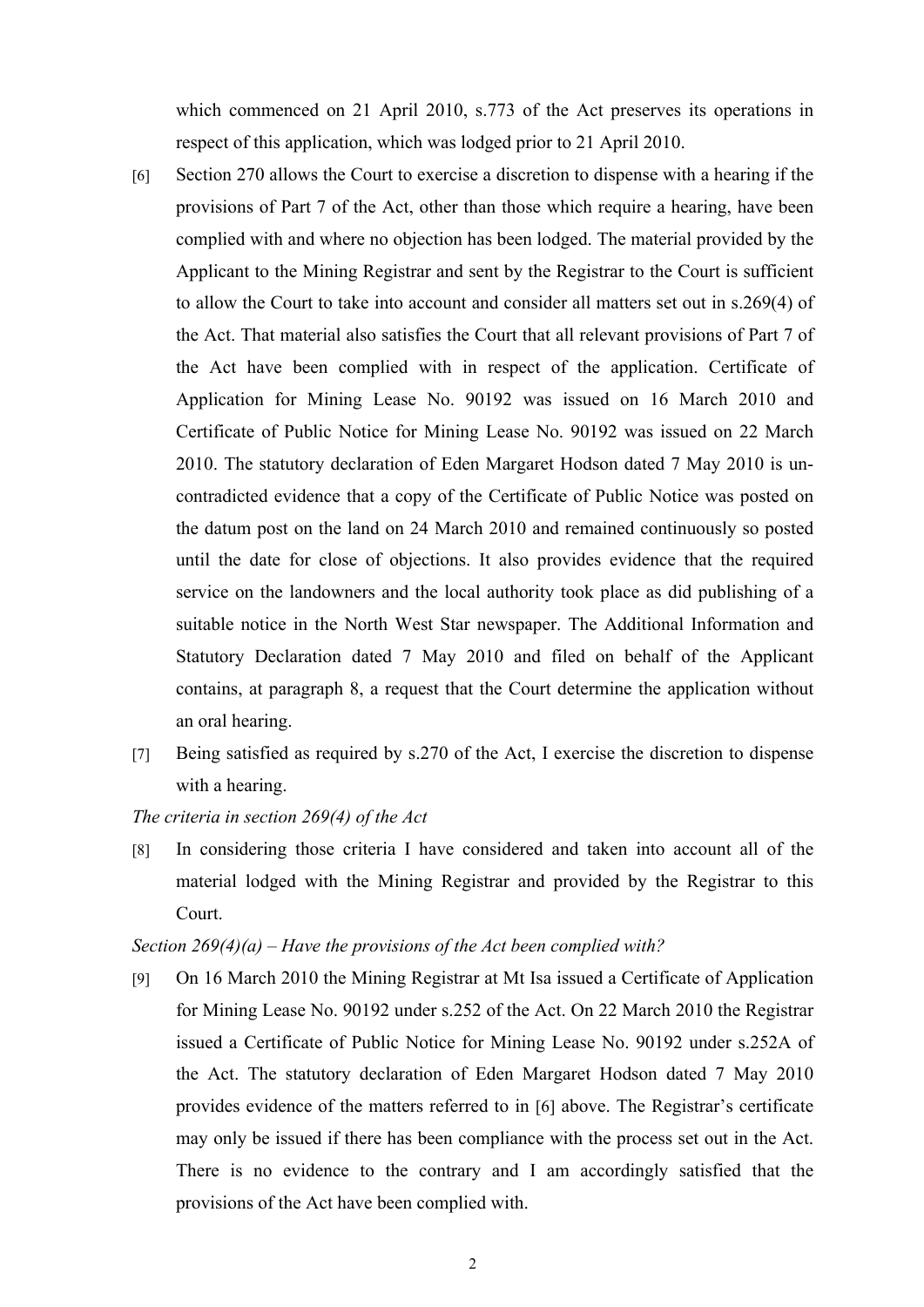*Section 269(4)(b) – Is the area of land applied for mineralised or are the other purposes for which the lease is sought appropriate?*

[10] The Additional Information and Statutory Declaration for the Land Court dated 7 May 2010 and declared by Eden Margaret Hodson states, in paragraph 3 that on the basis of studies published in the Lorena Gold report for ML 7147 the proposed mining lease area is mineralised. The Application for Mining Lease specifies the mineral being sought to be gold. I am therefore satisfied as required by s.269(4)(b).

*Section 269(4)(c) – If the land applied for is mineralised, will there be an acceptable level of development and utilisation of the mineral resources within the area applied for?*

[11] The Application states that the whole of the surface area is required for mining activities in conjunction with ML 7147. With no evidence to the contrary, I am satisfied that this will be an acceptable level of development and utilisation of the mineral resources in the area applied for.

*Section 269(4)(d) – Is the land and the surface area of that land in respect of which the mining lease is sought of an appropriate size and shape in relation to the matters mentioned in paragraphs (b) and (c) and the type and location of the activities proposed to be carried out under the lease and their likely impact on the surface of the land?*

[12] The plan provided with the Application shows that the proposed leased area is a regular shape which does not appear to provide any obvious difficulty to working for the proposed purposes. The size, 21.95 ha, also appears appropriate for the proposed purposes. I am satisfied in accordance with s.269(4)(d).

*Section 269(4)(e) – Is the term sought appropriate?*

[13] The Application is for a term of 10 years. It is stated that this compliments the resource. I accept this evidence from the Applicant and am therefore satisfied that the term sought is appropriate.

*Section 269(4)(f) – Does the Applicant have the necessary financial and technical capabilities to carry on mining operations under the proposed mining lease?*

[14] The Additional Information and Statutory Declaration for the Land Court states that the Applicant claims successful operation of the Lorena Gold Mine on ML 7147. It is also declared that neither the Applicant company nor a director has ever had a show cause notice, conviction, penalty or a tenure cancelled under the Act or the *Mining Act 1968*. I am therefore satisfied as required by s.269(4)(f).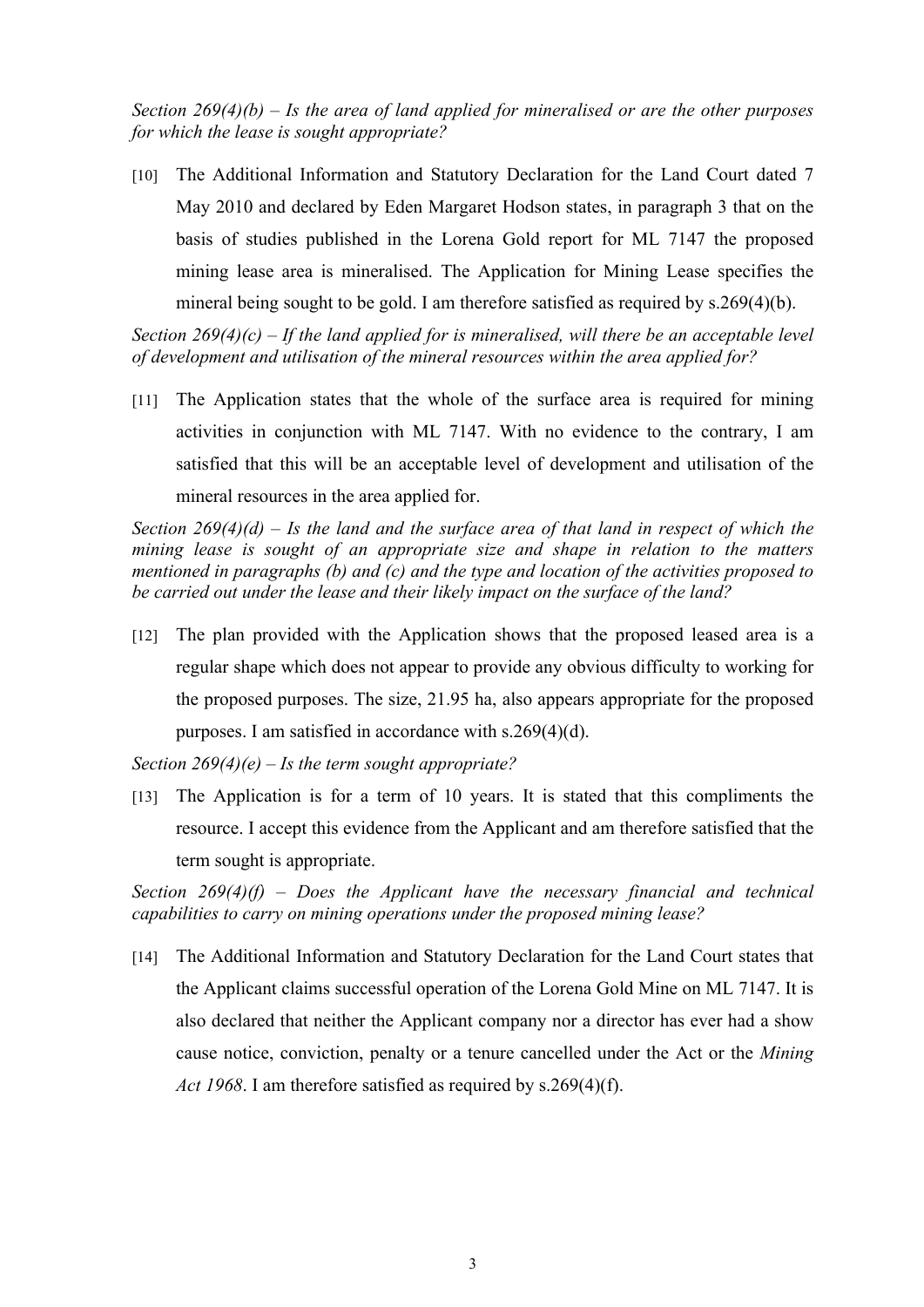*Section 269(4)(g) – Has the past performance of the Applicant been satisfactory?*

[15] In view of the declaration referred to in [14] that there has been no show cause notice, conviction, penalty or cancellation of tenure as there set out, I am satisfied that the past performance of the Applicant has been satisfactory.

*Section 269(4)(h) – Will any disadvantage result to the holders of existing exploration permits or mineral development licences or to existing Applicants for exploration permits or mineral development licences?*

[16] There are existing tenements within the application area, namely EPM 18309 held by Pacific Consulting Services Pty Ltd and EPM 18307 held by the present applicant. The Additional Information and Statutory Declaration for the Land Court declares, in paragraph 5(c) that the proposed lease or operations will not affect the rights of holders of or applicants for any exploration permits or mineral development licences over the proposed mining lease area. I also note that there is no objection to the Application and accordingly am satisfied that there will not be any disadvantage.

*Section 264(4)(i) – Do the operations to be carried on under the authority of the proposed Mining Lease conform with sound land use management?*

[17] The current use of the land is cattle grazing. I am satisfied that the proposed operations conform with sound land use management when environmental obligations and rehabilitation requirements are taken into account.

*Section 264(4)(j) – Will there be any adverse environmental impacts and, if so, the extent thereof?*

[18] It would be expected that some adverse environmental impact would not be unlikely. I note that the Environmental Protection Agency has on 1 September 2009, provided a Notice of Decision which constitutes a draft Environmental Authority number MIC 200917909 relevant to ML 90192. This demonstrates that environmental considerations are in hand with the appropriate body. In view of this I am satisfied that averse environmental impacts will be able to be maintained at the minimum level.

*Section 269(4)(k) – Will the public right and interest be prejudiced?*

[19] The "Additional Information" declaration referred to previously declares that the proposed lease will not affect any public infrastructure over or on the proposed lease area. I am therefore satisfied that the public right and interest will not be prejudiced.